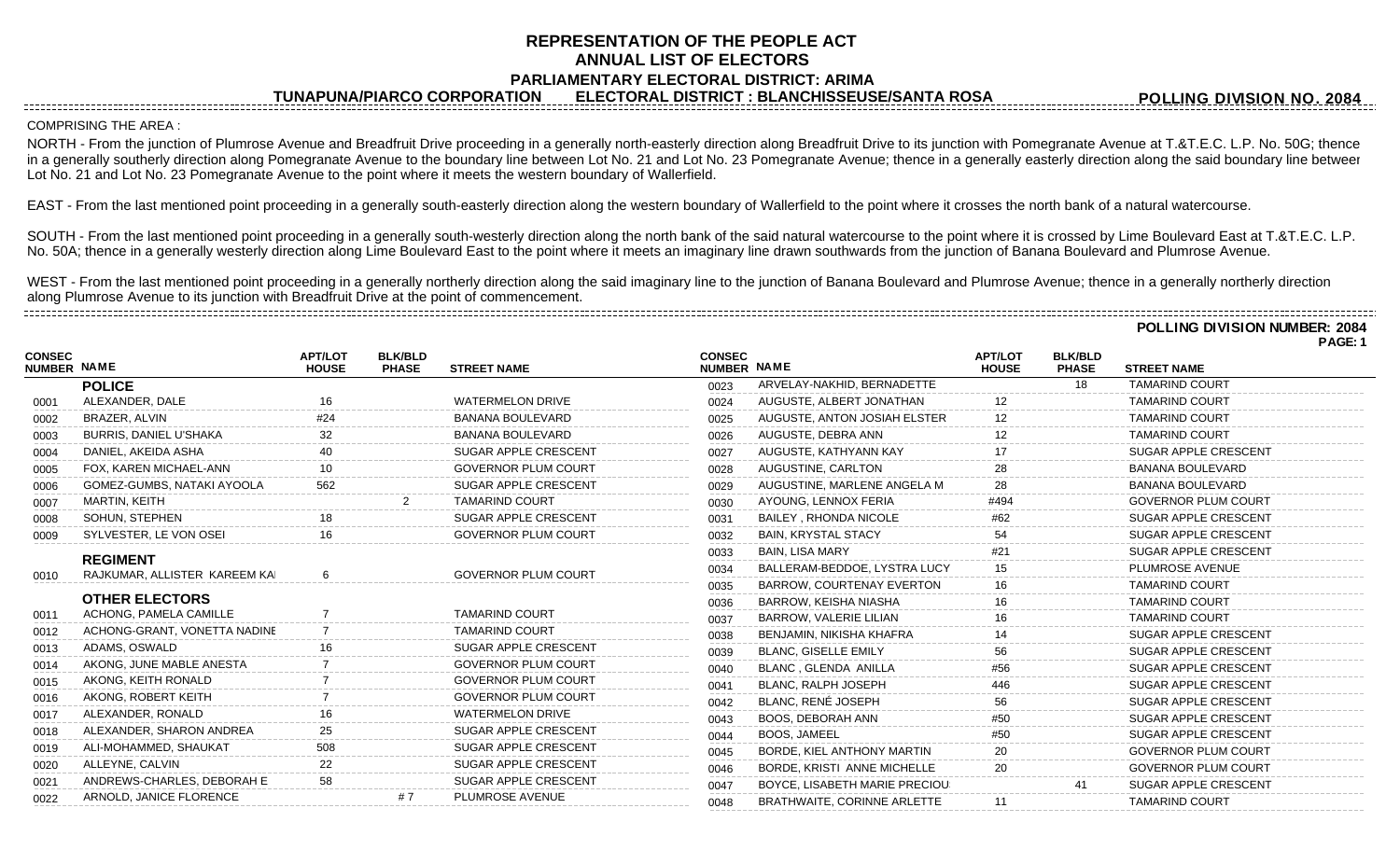## **POLLING DIVISION NUMBER: 2084 PAGE: 2**

| <b>CONSEC</b><br><b>NUMBER NAME</b> |                                | <b>APT/LOT</b><br><b>HOUSE</b> | <b>BLK/BLD</b><br><b>PHASE</b> | <b>STREET NAME</b>         | <b>CONSEC</b><br>NUMBER NAME |                                    | <b>APT/LOT</b><br><b>HOUSE</b> | <b>BLK/BLD</b><br><b>PHASE</b> | <b>STREET NAME</b>         | . uur. 2 |
|-------------------------------------|--------------------------------|--------------------------------|--------------------------------|----------------------------|------------------------------|------------------------------------|--------------------------------|--------------------------------|----------------------------|----------|
| 0049                                | BRAZER, GOURA                  | 24                             |                                | <b>BANANA BOULEVARD</b>    | 0093                         | EDMUND, RAMONA GEMMA               | 14                             |                                | SUGAR APPLE CRESCENT       |          |
| 0050                                | BRYAN, MARILYN                 |                                | 31                             | PLUMROSE AVENUE            | 0094                         | EDWARDS-FORDE, DENISE G            | 12                             |                                | <b>GOVERNOR PLUM COURT</b> |          |
| 0051                                | <b>BUNSIE, ANGELA THERESA</b>  |                                | 5                              | SUGAR APPLE CRESCENT       | 0095                         | EDWIN, BEVON ARTHUR RICHARD        | 14                             |                                | WATERMELON DRIVE           |          |
| 0052                                | <b>BURKE, VICTORIA ALLISON</b> |                                | 57                             | PLUMROSE AVENUE            | 0096                         | EDWIN, INDARDAYE                   | 14                             |                                | <b>WATERMELON DRIVE</b>    |          |
| 0053                                | BURRIS, ADANNA RACHEL ZENI     | 32                             |                                | <b>BANANA BOULEVARD</b>    | 0097                         | EDWIN, JABARI TRISTAN BEVON        | # 7                            |                                | <b>TAMARIND COURT</b>      |          |
| 0054                                | BURRIS, ANICIA DEBORAH VELMA   | 32                             |                                | <b>BANANA BOULEVARD</b>    | 0098                         | EKWUE, CHIDOZIE CHUKWUEMEKA        |                                | #52                            | SUGAR APPLE CRESCENT       |          |
| 0055                                | BURRIS, RHETTE STEPHEN VIVIAN  | 32                             |                                | BANANA BOULEVARD           | 0099                         | EKWUE, CHIKELU ARTHUR ONYEKA       | 52                             |                                | SUGAR APPLE CRESCENT       |          |
| 0056                                | <b>BURRIS, SHARON</b>          | 32                             |                                | BANANA BOULEVARD           | 0100                         | EKWUE, DIKE OSITA NOBLE            | 52                             |                                | SUGAR APPLE CRESCENT       |          |
| 0057                                | CADETTE, KEITH BASIL           | # 22                           |                                | BANANA BOULEVARD           | 0101                         | EKWUE, EDWIN IKENNA                | # 52                           |                                | SUGAR APPLE CRESCENT       |          |
| 0058                                | CAESAR, MATEAKA PEARLINA       | 13                             |                                | SUGAR APPLE CRESCENT       | 0102                         | EKWUE, MARY NWAGBOLU               | #52                            |                                | SUGAR APPLE CRESCENT       |          |
| 0059                                | <b>CAESAR, PATRICK</b>         | LOT564                         |                                | SUGAR APPLE CRESCENT       | 0103                         | ELLIOTT, JOAN MAGDALENE            |                                | #48                            | SUGAR APPLE CRESCENT       |          |
| 0060                                | CAESAR, PEARLINA DINAH         | 564                            |                                | SUGAR APPLE CRESCENT       | 0104                         | ELLIOTT-PADMORE, KARI DIONNE A     | 48                             |                                | SUGAR APPLE CRESCENT       |          |
| 0061                                | CAESAR BOWEN, PETRANILLA NAT   | LOT 564                        | 13                             | SUGAR APPLE CRESCENT       | 0105                         | <b>ELLIS, CALVERT</b>              | 23                             |                                | SUGAR APPLE CRESCENT       |          |
| 0062                                | CARR-GARCIA, LATOYA LETISHA    | 3                              |                                | PLUMROSE AVENUE            | 0106                         | ELLIS, MARVA KATHLEEN              | # 23                           |                                | SUGAR APPLE CRESCENT       |          |
| 0063                                | CEDENO-METIVIER, PATRICIA T    | 3                              |                                | <b>GOVERNOR PLUM COURT</b> | 0107                         | FARINHA, JUNE ILLYRIA              | #11                            |                                | <b>WATERMELON DRIVE</b>    |          |
| 0064                                | CHADEE, MEERA                  | 62                             |                                | SUGAR APPLE CRESCENT       | 0108                         | FARINHA, MICHELLE PAULA            | 11                             |                                | <b>WATERMELON DRIVE</b>    |          |
| 0065                                | CHANG, CHAU KEANG              |                                | 36                             | SUGAR APPLE CRESCENT       | 0109                         | FERNANDES, HENRY PHIL HUGO R       | 5                              |                                | SUGAR APPLE CRESCENT       |          |
| 0066                                | CHARLES, KELLY ANTHONY         | 26                             |                                | <b>BANANA BOULEVARD</b>    | 0110                         | FIGUERA, ARNALDO RAFAEL            | 29                             |                                | SUGAR APPLE CRESCENT       |          |
| 0067                                | CHARLES, LEARIE                | 58                             |                                | SUGAR APPLE CRESCENT       | 0111                         | FLANDINETTE, IVAN ANTHONY          | 6                              |                                | <b>TAMARIND COURT</b>      |          |
| 0068                                | <b>CHARLES, NIGEL MARTIN</b>   | 10                             |                                | <b>TAMARIND COURT</b>      | 0112                         | FLANDINETTE, MAGDALENA             |                                |                                | <b>TAMARIND COURT</b>      |          |
| 0069                                | CHARLES, RACHEL NATASHA        | 10                             |                                | <b>TAMARIND COURT</b>      | 0113                         | FORDE, IAN ANTHONY                 | 12                             |                                | <b>GOVERNOR PLUM COURT</b> |          |
| 0070                                | CHARLES, RYAN RONNIE           | 26                             |                                | BANANA BOULEVARD           | 0114                         | FORDE, IAN ANTHONY                 | 12                             |                                | <b>GOVERNOR PLUM COURT</b> |          |
| 0071                                | CHARLES, SYDNEY RAENIKA        | #10                            |                                | <b>TAMARIND COURT</b>      | 0115                         | FOX, JEAN                          | 10                             |                                | <b>GOVERNOR PLUM COURT</b> |          |
| 0072                                | CORDICE, SPARKLE CRYSTAL AMAI  | 6                              |                                | <b>TAMARIND COURT</b>      | 0116                         | FOX, KENNETH                       | #10                            |                                | <b>GOVERNOR PLUM COURT</b> |          |
| 0073                                | COTTON, JOSEPH                 |                                |                                | <b>BREADFRUIT DRIVE</b>    | 0117                         | FOX, KEVIN RICHARD                 | 10                             |                                | <b>GOVERNOR PLUM COURT</b> |          |
| 0074                                | COTTON, JUNE MARGARET          |                                |                                | <b>BREADFRUIT DRIVE</b>    | 0118                         | FOX, KURT KENNETH                  | 10                             |                                | <b>GOVERNOR PLUM COURT</b> |          |
| 0075                                | COWARD-WEEKES, KEISHA LATOY/   | 43                             |                                | SUGAR APPLE CRESCENT       | 0119                         | FRITZ, ANDRAE DWAYNE               | 19                             |                                | SUGAR APPLE CRESCENT       |          |
| 0076                                | CUPIDO, FARAAH AKIBA           | 35                             |                                | PLUMROSE AVENUE            | 0120                         | FRITZ, DENIECE SIMONE              | 19                             |                                | SUGAR APPLE CRESCENT       |          |
| 0077                                | CUPIDO, PHYLLIS CAROL          | 9                              |                                | <b>TAMARIND COURT</b>      | 0121                         | FRITZ, ROSLYN                      | 19                             |                                | SUGAR APPLE CRESCENT       |          |
| 0078                                | CUPIDORE, MARK OCEAN TYRESE    | #37                            |                                | PLUMROSE AVENUE            | 0122                         | FRITZ, STEVEN MICAH DANIEL         | 19                             |                                | SUGAR APPLE CRESCENT       |          |
| 0079                                | CUPIDORE, TRICIA MARGARET B    | 14                             |                                | PLUMROSE AVENUE            | 0123                         | FRITZ, WAYNE DEREK                 | 19                             |                                | SUGAR APPLE CRESCENT       |          |
| 0080                                | DALY, CHRISTOPHER KYLE         |                                | 5                              | <b>GOVERNOR PLUM COURT</b> | 0124                         | <b>GARCIA, FRANCISCO</b>           | 11                             |                                | PLUMROSE AVENUE            |          |
| 0081                                | DALY, MABEL                    | 5                              |                                | <b>GOVERNOR PLUM COURT</b> | 0125                         | GARCIA, KATHY ANN                  |                                |                                | PLUMROSE AVENUE            |          |
| 0082                                | DANIEL, DWAYNE NICHOLAS        |                                |                                | SUGAR APPLE CRESCENT       | 0126                         | GARCIA, KEISHA MARIA               | 11                             |                                | PLUMROSE AVENUE            |          |
| 0083                                | DANIEL, EDRIC                  | 40                             |                                | SUGAR APPLE CRESCENT       | 0127                         | <b>GARCIA, NEWTON FRANCISCO</b>    | 11                             |                                | PLUMROSE AVENUE            |          |
| 0084                                | DANIEL, ELSIE ELDORA           | #517                           |                                | SUGAR APPLE CRESCENT       | 0128                         | GARCIA, PETAL SONYA                |                                |                                | PLUMROSE AVENUE            |          |
| 0085                                | DANIEL, ESLYN MARLENE          | 40                             |                                | SUGAR APPLE CRESCENT       | 0129                         | GAYE, TERRENCE ANDREW KEVIN        | 11                             |                                | <b>BREADFRUIT DRIVE</b>    |          |
| 0086                                | DANIEL, SIMONE EDRICA          | 40                             |                                | SUGAR APPLE CRESCENT       | 0130                         | GITTENS, CHRISTOPHER               |                                |                                | <b>TAMARIND COURT</b>      |          |
| 0087                                | DASS, NISA DEVI                | 20                             |                                | SUGAR APPLE CRESCENT       | 0131                         | <b>GRANT, JAMAL EZEKIEL MARCUS</b> | #7                             |                                | <b>TAMARIND COURT</b>      |          |
| 0088                                | DASS, ROSSI DAVAN              | 20                             |                                | SUGAR APPLE CRESCENT       | 0132                         | <b>GRANT, SHELDON MARCUS</b>       |                                |                                | <b>TAMARIND COURT</b>      |          |
| 0089                                | DASS, SHYAM                    | 20                             |                                | SUGAR APPLE CRESCENT       | 0133                         | GRAY, DEBORAH SARAH R              | #41                            |                                | SUGAR APPLE CRESCENT       |          |
| 0090                                | DAVIS, JORDAN DANIEL ROSHARD   |                                |                                | <b>BREADFRUIT DRIVE</b>    | 0134                         | <b>GRAYSON, JOSLYN JUDITH</b>      | 20                             |                                | BANANA BOULEVARD           |          |
| 0091                                | DAVIS, JUSTIN EFEOSA           | 3                              |                                | <b>BREADFRUIT DRIVE</b>    | 0135                         | GRAYSON, RENALDO SEDAR DAVID       | 20                             |                                | BANANA BOULEVARD           |          |
| 0092                                | DAVIS, STANLEY KEITH           | 3                              |                                | BREADFRUIT DRIVE           | 0136                         | <b>GREENE, CHRISTAL RUBY</b>       | 28                             |                                | SUGAR APPLE CRESCENT       |          |
|                                     |                                |                                |                                |                            |                              |                                    |                                |                                |                            |          |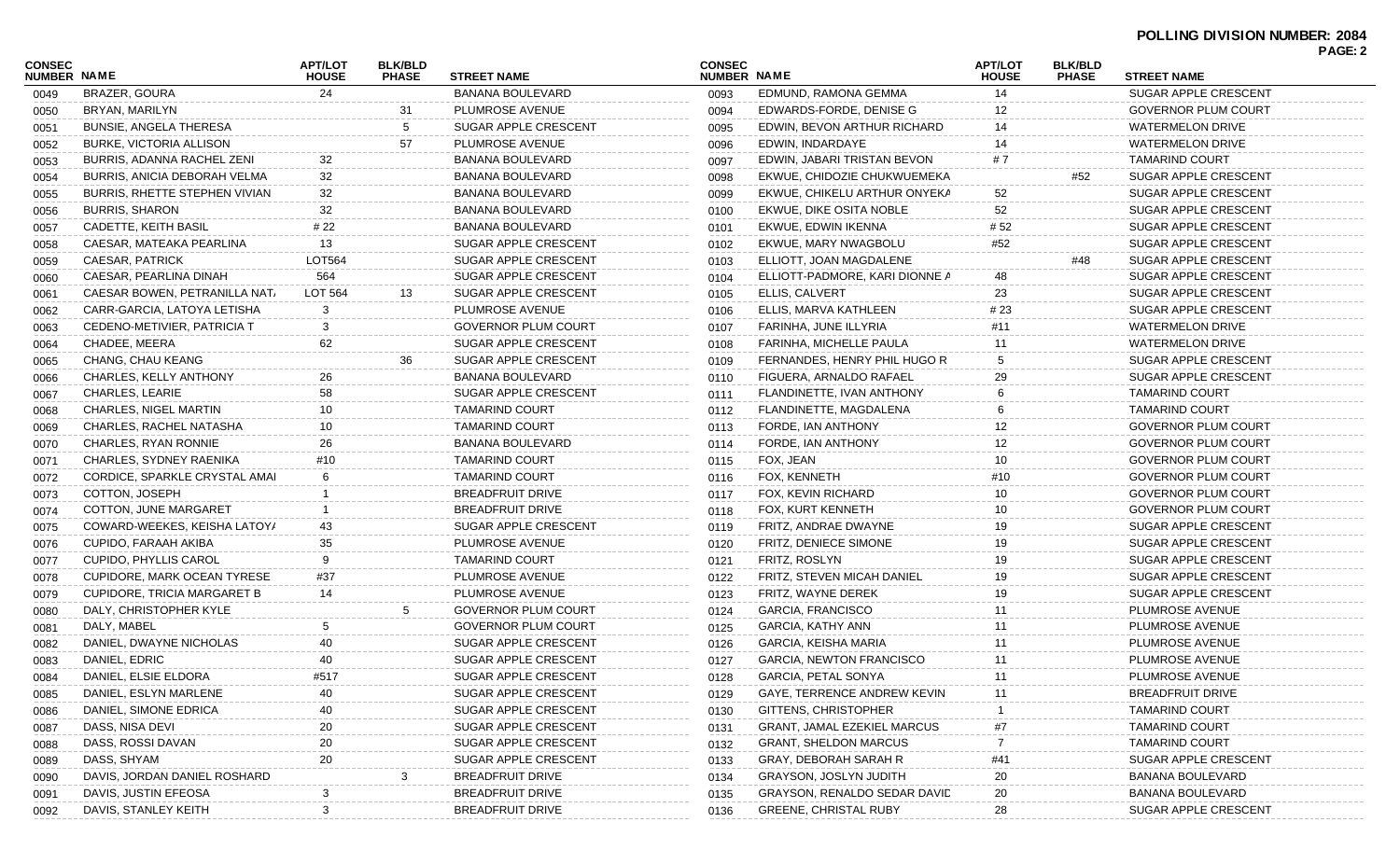| <b>CONSEC</b>      |                                 | <b>APT/LOT</b> | <b>BLK/BLD</b> |                             | <b>CONSEC</b>      |                                   | <b>APT/LOT</b> | <b>BLK/BLD</b> |                             | . UUL. 4 |
|--------------------|---------------------------------|----------------|----------------|-----------------------------|--------------------|-----------------------------------|----------------|----------------|-----------------------------|----------|
| <b>NUMBER NAME</b> |                                 | <b>HOUSE</b>   | <b>PHASE</b>   | <b>STREET NAME</b>          | <b>NUMBER NAME</b> |                                   | <b>HOUSE</b>   | <b>PHASE</b>   | <b>STREET NAME</b>          |          |
| 0137               | <b>GREENE, GOLDA EUREKA</b>     | 28             |                | SUGAR APPLE CRESCENT        | 0181               | KILGOUR, BARBARA                  | 14             |                | <b>BREADFRUIT DRIVE</b>     |          |
| 0138               | <b>GREENE, JEWEL RAYMONA</b>    | 28             |                | SUGAR APPLE CRESCENT        | 0182               | KING, ANDRE CLEMENT               |                |                | PLUMROSE AVENUE             |          |
| 0139               | HARRADAN-JOHN, JENNIFER         | 18             |                | <b>GOVERNOR PLUM COURT</b>  | 0183               | KING, JOHN MICHAEL                | 23             |                | PLUMROSE AVENUE             |          |
| 0140               | HART, MAKENA SONTEE             | 9              |                | <b>BREADFRUIT DRIVE</b>     | 0184               | KING, MYRTLE                      | 23             |                | PLUMROSE AVENUE             |          |
| 0141               | HART, MARLON BORDE              | 9              |                | <b>BREADFRUIT DRIVE</b>     | 0185               | KONG TING, CHARLES FRANCIS        | #7             |                | <b>WATERMELON DRIVE</b>     |          |
| 0142               | HART, STACY SUZANNE             | 9              |                | BREADFRUIT DRIVE            | 0186               | KONG TING, SANDRA ANDREA          | 7              |                | <b>WATERMELON DRIVE</b>     |          |
| 0143               | HAYNES, DELON FITZPATRICK       | 12             |                | <b>WATERMELON DRIVE</b>     | 0187               | KONG TING, SHAUN STEPHEN          |                |                | <b>WATERMELON DRIVE</b>     |          |
| 0144               | HEERAH, GARVIN                  | 27             |                | SUGAR APPLE CRESCENT        | 0188               | KWAN, LAI KWAN                    | #36            |                | SUGAR APPLE CRESCENT        |          |
| 0145               | HEERAH, GHENERE LINDSI          | 27             |                | SUGAR APPLE CRESCENT        | 0189               | LALITE, CLYDE REYNOLD             | 24             |                | <b>GOVERNOR PLUM COURT</b>  |          |
| 0146               | HEERAH, GHERONE ANTHONY         | 27             |                | SUGAR APPLE CRESCENT        | 0190               | LALITE, JANICE                    | 24             |                | <b>GOVERNOR PLUM COURT</b>  |          |
| 0147               | HEERAH, LORRAINE DALEEN         | 27             |                | SUGAR APPLE CRESCENT        | 0191               | LALITE, KRISTA-MARIE              | 24             |                | <b>GOVERNOR PLUM COURT</b>  |          |
| 0148               | HENRY, ANGELA                   | #26            |                | <b>GOVERNOR PLUM COURT</b>  | 0192               | LALITE, MARK NICHOLAS             |                | 24             | <b>GOVERNOR PLUM COURT</b>  |          |
| 0149               | HERBERT, KAREN ELIZABETH        | # 8            |                | <b>WATERMELON DRIVE</b>     | 0193               | LAWRENCE-EDWIN, ANNA SAROJA       | 14             |                | <b>WATERMELON DRIVE</b>     |          |
| 0150               | HERBERT-LEOPOLD, GISELLE B      | 13             |                | <b>TAMARIND COURT</b>       | 0194               | LE GALL, DALE SHERWIN             |                |                | <b>WATERMELON DRIVE</b>     |          |
| 0151               | <b>HOLLINGSWORTH, SYLVESTER</b> | 3              |                | <b>SUGAR APPLE CRESCENT</b> | 0195               | LEE WEN, ARNOLD                   | 21             |                | PLUMROSE AVENUE             |          |
| 0152               | <b>HOLMES, EDMA PEARL</b>       | 23             |                | PLUMROSE AVENUE             | 0196               | LEE WEN, SHARLENE MARIA           | 21             |                | PLUMROSE AVENUE             |          |
| 0153               | HOMER, BERNARD ELLSWORTH        | LOT 471        |                | BANANA BOULEVARD            | 0197               | LEE-WEN, JESSICA ELIZABETH        | 21             |                | PLUMROSE AVENUE             |          |
| 0154               | HOMER, CHANTAL ELIZABETH        | #30            |                | BANANA BOULEVARD            | 0198               | LEEKAM, MICHAEL                   | 44             |                | SUGAR APPLE CRESCENT        |          |
| 0155               | HOMER, CHELSEA KRISTIN          | 30             |                | BANANA BOULEVARD            | 0199               | LEONG, TYRONE D                   | 33             |                | PLUMROSE AVENUE             |          |
| 0156               | HOMER, MARK ANTHONY             | 30             |                | BANANA BOULEVARD            | 0200               | LEUNG, ANGENIE DOORPATI           | 33             |                | SUGAR APPLE CRESCENT        |          |
| 0157               | HUGGINS, KRISTA DEVI VIKKI      | #1             |                | <b>GOVERNOR PLUM COURT</b>  | 0201               | LEUNG, FRANK                      | 33             |                | SUGAR APPLE CRESCENT        |          |
| 0158               | HUGGINS, VIJAYA LAKSHMI         | #1             |                | <b>GOVERNOR PLUM COURT</b>  | 0202               | LEUNG, JUSTIN NIGEL FRANKLIN      | 33             |                | SUGAR APPLE CRESCENT        |          |
| 0159               | HYPOLITE, D'QUILLE JOSHUA M     | #9             |                | <b>GOVERNOR PLUM COURT</b>  | 0203               | LEWIS, ANTHONY TRACY JOSEPH       | 34             |                | SUGAR APPLE CRESCENT        |          |
| 0160               | <b>HYPOLITE, DENZIL GARTH</b>   | 9              |                | <b>GOVERNOR PLUM COURT</b>  | 0204               | LEZAMA, MARY                      | 26             |                | <b>GOVERNOR PLUM COURT</b>  |          |
| 0161               | HYPOLITE, JADA MAKENZIE SADE    | 9              |                | <b>GOVERNOR PLUM COURT</b>  | 0205               | LOCKE, BRUCE ROLAND               | 22             |                | <b>GOVERNOR PLUM COURT</b>  |          |
| 0162               | <b>HYPOLITE, MICHELLE SUSAN</b> | 9              |                | <b>GOVERNOR PLUM COURT</b>  | 0206               | LOCKE, DOUGLAS FREDERICK          | 22B            |                | GOVERNOR PLUM COURT         |          |
| 0163               | <b>IRONSIDE, LUCILLE</b>        | 21             |                | SUGAR APPLE CRESCENT        | 0207               | LOCKE, LIAM DERECK ANDREW         | #22            |                | <b>GOVERNOR PLUM COURT</b>  |          |
| 0164               | <b>ISAAC, ERROL</b>             | #16            |                | <b>GOVERNOR PLUM COURT</b>  | 0208               | LOCKE, NICKOLAI WILLIAM F         | 22             |                | <b>GOVERNOR PLUM COURT</b>  |          |
| 0165               | <b>ISAAC, YVONNE</b>            | #16            |                | <b>GOVERNOR PLUM COURT</b>  | 0209               | LOCKE, WILLIAM                    | 22             |                | <b>GOVERNOR PLUM COURT</b>  |          |
| 0166               | JAMES, DAVID                    | 42             |                | SUGAR APPLE CRESCENT        | 0210               | LOPEZ, DESHAUN JAIEL ISAIAH       | 6              |                | SUGAR APPLE CRESCENT        |          |
| 0167               | JAMES, GABRIELLE CHELSEA HYAC   | 42             |                | SUGAR APPLE CRESCENT        | 0211               | LOPEZ-HOMER, JANELLE LAVERNE      | 30             |                | <b>BANANA BOULEVARD</b>     |          |
| 0168               | JAMES, GHENELLE ANNA-MARIA SH   | 42             |                | <b>SUGAR APPLE CRESCENT</b> | 0212               | LOPEZ-MASON, DESHA ONAKA          | 6              |                | SUGAR APPLE CRESCENT        |          |
| 0169               | JAMES, JUDITH ANN               |                | 17             | <b>BREADFRUIT DRIVE</b>     | 0213               | LOPEZ-SUPERVILLE, CATHERINE       | 494            |                | <b>GOVERNOR PLUM COURT</b>  |          |
| 0170               | JEMINEZ, LUCILLE                |                | 9              | <b>TAMARIND COURT</b>       | 0214               | LUCAS, BRIAN ANDY                 | 11             |                | <b>TAMARIND COURT</b>       |          |
| 0171               | JOHN, DOMINIQUE ALANA           | #18            |                | <b>GOVERNOR PLUM COURT</b>  | 0215               | LUCAS, JOEL MICHEL                | #11            |                | <b>TAMARIND COURT</b>       |          |
| 0172               | JOHN, JOHANITAN SINCLAIR        |                |                | <b>GOVERNOR PLUM COURT</b>  |                    | 0216 LUCAS, NYASHA SIMONE CANDICE |                |                | TAMARIND COURT              |          |
| 0173               | JOHNSON, MAURICIA BELINDA       |                |                | <b>TAMARIND COURT</b>       | 0217               | MAC GREGOR MITCHELL, NAN L        |                |                | SUGAR APPLE CRESCENT        |          |
| 0174               | JOHNSON, RIA ANN                |                |                | <b>TAMARIND COURT</b>       | 0218               | MAHARAJ, SELWYN SATYANAND         | 0542           |                | <b>TAMARIND COURT</b>       |          |
| 0175               | JOHNSON, WENDY ANNE             |                |                | WATERMELON DRIVE            | 0219               | MANOO, GOLIN                      |                |                | <b>TAMARIND COURT</b>       |          |
| 0176               | JONES, CAROL OLIVIA             |                |                | <b>GOVERNOR PLUM COURT</b>  | 0220               | MANOO, RAMAISH                    |                |                | <b>TAMARIND COURT</b>       |          |
| 0177               | JONES, PETER ROBERT GLEN        | 456            |                | <b>GOVERNOR PLUM COURT</b>  | 0221               | MAR-FAN, NICOLE RACHEL            |                |                | <b>WATERMELON DRIVE</b>     |          |
| 0178               | JONES, SHARON ANNE              |                |                | <b>GOVERNOR PLUM COURT</b>  | 0222               | MARTIN, CHRISTIAN GREG PETER      | 54             |                | SUGAR APPLE CRESCENT        |          |
| 0179               | JOSEPH, RUSSELL DARRYL          | 516            |                | SUGAR APPLE CRESCENT        | 0223               | <b>MARTIN, GREGORY</b>            | 54             |                | <b>SUGAR APPLE CRESCENT</b> |          |
| 0180               | KHAN, AKEEM RICHARD FAREED      | 46             |                | SUGAR APPLE CRESCENT        | 0224               | <b>MARTIN, HEIDI KASSIE</b>       | 54             |                | SUGAR APPLE CRESCENT        |          |
|                    |                                 |                |                |                             |                    |                                   |                |                |                             |          |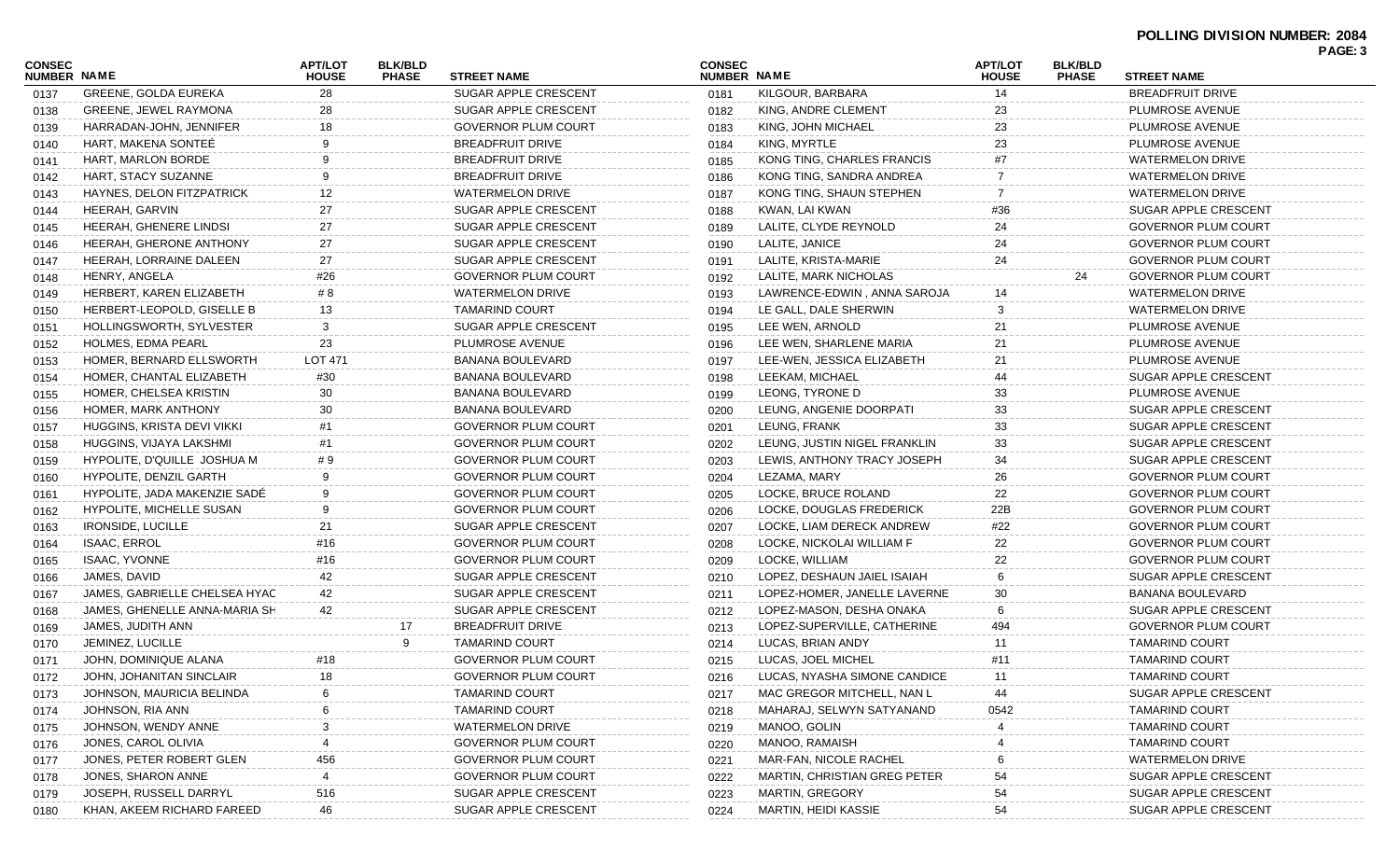| CONSEC<br><b>NUMBER NAME</b> |                              | <b>APT/LOT</b><br><b>HOUSE</b> | <b>BLK/BLD</b><br><b>PHASE</b> | <b>STREET NAME</b>         | <b>CONSEC</b><br>NUMBER NAME |                                     | <b>APT/LOT</b><br><b>HOUSE</b> | <b>BLK/BLD</b><br><b>PHASE</b> | <b>STREET NAME</b>         |  |
|------------------------------|------------------------------|--------------------------------|--------------------------------|----------------------------|------------------------------|-------------------------------------|--------------------------------|--------------------------------|----------------------------|--|
| 0225                         | MARTIN, KELON                | 2                              |                                | <b>TAMARIND COURT</b>      | 0269                         | PENA, NEIL                          | 6                              |                                | <b>GOVERNOR PLUM COURT</b> |  |
| 0226                         | MARTIN, NYAMEKYE MALCOLM J   |                                |                                | <b>TAMARIND COURT</b>      | 0270                         | PEREZ, ALLINTON ARMANDO             | <b>LP 10B</b>                  |                                | <b>GOVERNOR PLUM COURT</b> |  |
| 0227                         | MASON, PERRY ANTHONY         |                                |                                | SUGAR APPLE CRESCENT       | 0271                         | PHAGOO, RAMESH                      | 36                             |                                | SUGAR APPLE CRESCENT       |  |
| 0228                         | MATHURA, ANAND               |                                |                                | PLUMROSE AVENUE            | 0272                         | PHILLIPS, DAVID EDNE                |                                |                                | <b>TAMARIND COURT</b>      |  |
| 0229                         | MATHURA-ST BERNARD, CARRIE J | 15                             |                                | <b>TAMARIND COURT</b>      | 0273                         | PHILLIPS, VICTORIA MARTHA           |                                |                                | <b>TAMARIND COURT</b>      |  |
| 0230                         | MC DOWALL, JULIET VIOLA      | #6                             |                                | <b>TAMARIND COURT</b>      | 0274                         | PHIPPS, DEBORAH PAMLY               | 13                             |                                | <b>WATERMELON DRIVE</b>    |  |
| 0231                         | METIVIER, EDWARD             |                                |                                | <b>GOVERNOR PLUM COURT</b> | 0275                         | PHIPPS, EILEEN MADONNA              | 13                             |                                | <b>WATERMELON DRIVE</b>    |  |
| 0232                         | METIVIER, KEVIN EDWARD       |                                |                                | <b>GOVERNOR PLUM COURT</b> | 0276                         | PHIPPS, VERNON VINCENT              | 13                             |                                | <b>WATERMELON DRIVE</b>    |  |
| 0233                         | METIVIER, VICTORIA TAMARA    | 3                              |                                | <b>GOVERNOR PLUM COURT</b> | 0277                         | PINDER, KIMBERLY KHALA              | 9                              |                                | <b>TAMARIND COURT</b>      |  |
| 0234                         | <b>MILTON, ASHLEY</b>        |                                | LOT4                           | <b>TAMARIND COURT</b>      | 0278                         | PINDER, RAYMOND SEBASTIAN J         | #9                             |                                | <b>TAMARIND COURT</b>      |  |
| 0235                         | MITCHELL, ELSA               | 60                             |                                | SUGAR APPLE CRESCENT       | 0279                         | PINO, DENNIS                        |                                |                                | <b>TAMARIND COURT</b>      |  |
| 0236                         | MOHAMMED, CHRISTINE ADA      | 465                            |                                | <b>BANANA BOULEVARD</b>    | 0280                         | PINO, PEARL                         |                                |                                | <b>TAMARIND COURT</b>      |  |
| 0237                         | MOHAMMED, DION MODEEN        | 465                            |                                | <b>BANANA BOULEVARD</b>    | 0281                         | POLO, CAROL                         |                                |                                | <b>GOVERNOR PLUM COURT</b> |  |
| 0238                         | MOHAMMED, LEVI CARL          | #15                            |                                | PLUMROSE AVENUE            | 0282                         | POLO, MARC-ADRIAN JONATHON          | 14                             |                                | <b>GOVERNOR PLUM COURT</b> |  |
| 0239                         | MOHAMMED. LYSTRA MARILYN     |                                |                                | <b>TAMARIND COURT</b>      | 0283                         | POLO-ROHIT, SARYA-ARIANE AGNE       | 14                             |                                | <b>GOVERNOR PLUM COURT</b> |  |
| 0240                         | MOHAMMED, SHAFEEK            | 36                             |                                | <b>BANANA BOULEVARD</b>    | 0284                         | QUAMINA, PETAL ZSANIELLE O          | 34                             |                                | SUGAR APPLE CRESCENT       |  |
| 0241                         | MOHAMMED, TERRANCE NEIL      | LOT465                         |                                | BANANA BOULEVARD           | 0285                         | QUASHIE, ALEENA BERNADETTE          | #4                             |                                | <b>WATERMELON DRIVE</b>    |  |
| 0242                         | MOORE, INDRA                 |                                |                                | SUGAR APPLE CRESCENT       | 0286                         | RAJKUMAR, ENID DONNA                |                                |                                | <b>GOVERNOR PLUM COURT</b> |  |
| 0243                         | MOORE, JOEL OSWALD           |                                |                                | SUGAR APPLE CRESCENT       | 0287                         | RAJKUMAR, IRVING                    |                                |                                | <b>GOVERNOR PLUM COURT</b> |  |
| 0244                         | MOORE, SHELLEY MARIA         |                                |                                | SUGAR APPLE CRESCENT       | 0288                         | RAMADHAR, SURAJ VIJAY RAVI          | 10                             |                                | <b>WATERMELON DRIVE</b>    |  |
| 0245                         | MOORLEY, CANDICE NATALIA     |                                |                                | <b>WATERMELON DRIVE</b>    | 0289                         | RAMDAN, MEERA KESHAVI               | #8                             |                                | <b>GOVERNOR PLUM COURT</b> |  |
| 0246                         | MOORLEY, EUGENE DEREK        |                                |                                | <b>WATERMELON DRIVE</b>    | 0290                         | RAMDAN, NANCY NANDARINE             |                                |                                | <b>GOVERNOR PLUM COURT</b> |  |
| 0247                         | MOORLEY, MARGARET            |                                |                                | <b>WATERMELON DRIVE</b>    | 0291                         | RAMDAN, SHAMEER                     |                                |                                | <b>GOVERNOR PLUM COURT</b> |  |
| 0248                         | MORALES, DAVE LUCIUS JOHN    | #14                            |                                | SUGAR APPLE CRESCENT       | 0292                         | RAMDAN-WILLIAMS, ESTHER             |                                |                                | <b>GOVERNOR PLUM COURT</b> |  |
| 0249                         | MORENZIE, ANNABELLA CYNTHIA  | 12                             |                                | SUGAR APPLE CRESCENT       | 0293                         | RAMJATTAN, ALIAH                    |                                |                                | SUGAR APPLE CRESCENT       |  |
| 0250                         | MORENZIE, CYRIL CONRAD       | 577                            |                                | SUGAR APPLE CRESCENT       | 0294                         | RAMJATTAN, STEPHEN                  |                                |                                | SUGAR APPLE CRESCENT       |  |
| 0251                         | MORGAN, AARON CHRISTOPHER    | 27                             |                                | PLUMROSE AVENUE            | 0295                         | RAMJATTAN, SUMENTRA                 |                                |                                | SUGAR APPLE CRESCENT       |  |
| 0252                         | MORGAN, KURT CHRISTOPHER     | 27                             |                                | PLUMROSE AVENUE            | 0296                         | RAMOUTAR, CLAUDIA KAREN             |                                |                                | <b>TAMARIND COURT</b>      |  |
| 0253                         | MORGAN, MEELA JERNELL        | 27                             |                                | PLUMROSE AVENUE            | 0297                         | RAMOUTAR, KURT NICODEMUS            |                                |                                | <b>TAMARIND COURT</b>      |  |
| 0254                         | MURRAY, ANTHONY SYDNEY       | 0001                           |                                | SUGAR APPLE CRESCENT       | 0298                         | RAMOUTAR, SHANNON LETICIA           | 3                              |                                | <b>TAMARIND COURT</b>      |  |
| 0255                         | NAKHID, CHEYENNE KAREN       | 18                             |                                | <b>TAMARIND COURT</b>      | 0299                         | RAUSEO, GUILLERMO EMELIO N          | 579                            |                                | SUGAR APPLE CRESCENT       |  |
| 0256                         | NAKHID, JARED ANTHONY        |                                | #18                            | <b>TAMARIND COURT</b>      | 0300                         | RAUSEO, JEAN ANGELA                 | 579                            |                                | SUGAR APPLE CRESCENT       |  |
| 0257                         | NAKHID, ZAINOOL ANTHONY JUDE | 18                             |                                | <b>TAMARIND COURT</b>      | 0301                         | RAUSEO, RYDELL EMILIO SIMEON        |                                | 10 <sup>°</sup>                | SUGAR APPLE CRESCENT       |  |
| 0258                         | NORIEGA, NATASHA SHELLY-ANN  |                                |                                | <b>TAMARIND COURT</b>      | 0302                         | REID, BIRGITTA ALISON               | 13                             |                                | <b>BREADFRUIT DRIVE</b>    |  |
| 0259                         | NUNES, ADRIAN PATRICK        | 14                             |                                | <b>TAMARIND COURT</b>      | 0303                         | <b>REID, HUGO FRANCIS MURCHISON</b> | 13                             |                                | <b>BREADFRUIT DRIVE</b>    |  |
| 0260                         | NUNES, DESMOND ANTHONY       | 14                             |                                | <b>TAMARIND COURT</b>      | 0304                         | REID, YVONNE SHEILA                 | 13                             |                                | BREADFRUIT DRIVE           |  |
| 0261                         | NUNES, FABIEN CHRISTOPHER    |                                |                                | <b>TAMARIND COURT</b>      | 0305                         | REYES, BERNADETTE ALLYSON MA        |                                |                                | PLUMROSE AVENUE            |  |
| 0262                         | NUNES, JULIEN MICHAEL        |                                |                                | <b>TAMARIND COURT</b>      | 0306                         | REYES, BRIAN RAPHAEL                | 17                             |                                | PLUMROSE AVENUE            |  |
| 0263                         | NUNES, MARLENE JUDITH        | 14                             |                                | <b>TAMARIND COURT</b>      | 0307                         | REYES, CECIL                        |                                | 17                             | PLUMROSE AVENUE            |  |
| 0264                         | OROSCO-LEE, SADIA ANNALISA S |                                |                                | PLUMROSE AVENUE            | 0308                         | <b>REYES, GREGORY ANTHONY</b>       |                                |                                | PLUMROSE AVENUE            |  |
| 0265                         | PARK, CHERYL                 | 20                             |                                | <b>TAMARIND COURT</b>      | 0309                         | REYES, SHIRLEY                      | 17                             |                                | PLUMROSE AVENUE            |  |
| 0266                         | PATIENCE, LAURALEE JOYCE     |                                |                                | <b>GOVERNOR PLUM COURT</b> | 0310                         | REYNALD, MARIA CARMEN               | 34                             |                                | SUGAR APPLE CRESCENT       |  |
| 0267                         | PATIENCE, ROGER ALLAN EVANS  |                                |                                | <b>GOVERNOR PLUM COURT</b> | 0311                         | REYNALD, MARK ANTHONY NEIL          | 34                             |                                | SUGAR APPLE CRESCENT       |  |
| 0268                         | PAUL, CARY JAMAL CRISTIAN    | 15                             |                                | <b>TAMARIND COURT</b>      | 0312                         | REYNALD, NEIL AINSWORTH             | 34                             |                                | SUGAR APPLE CRESCENT       |  |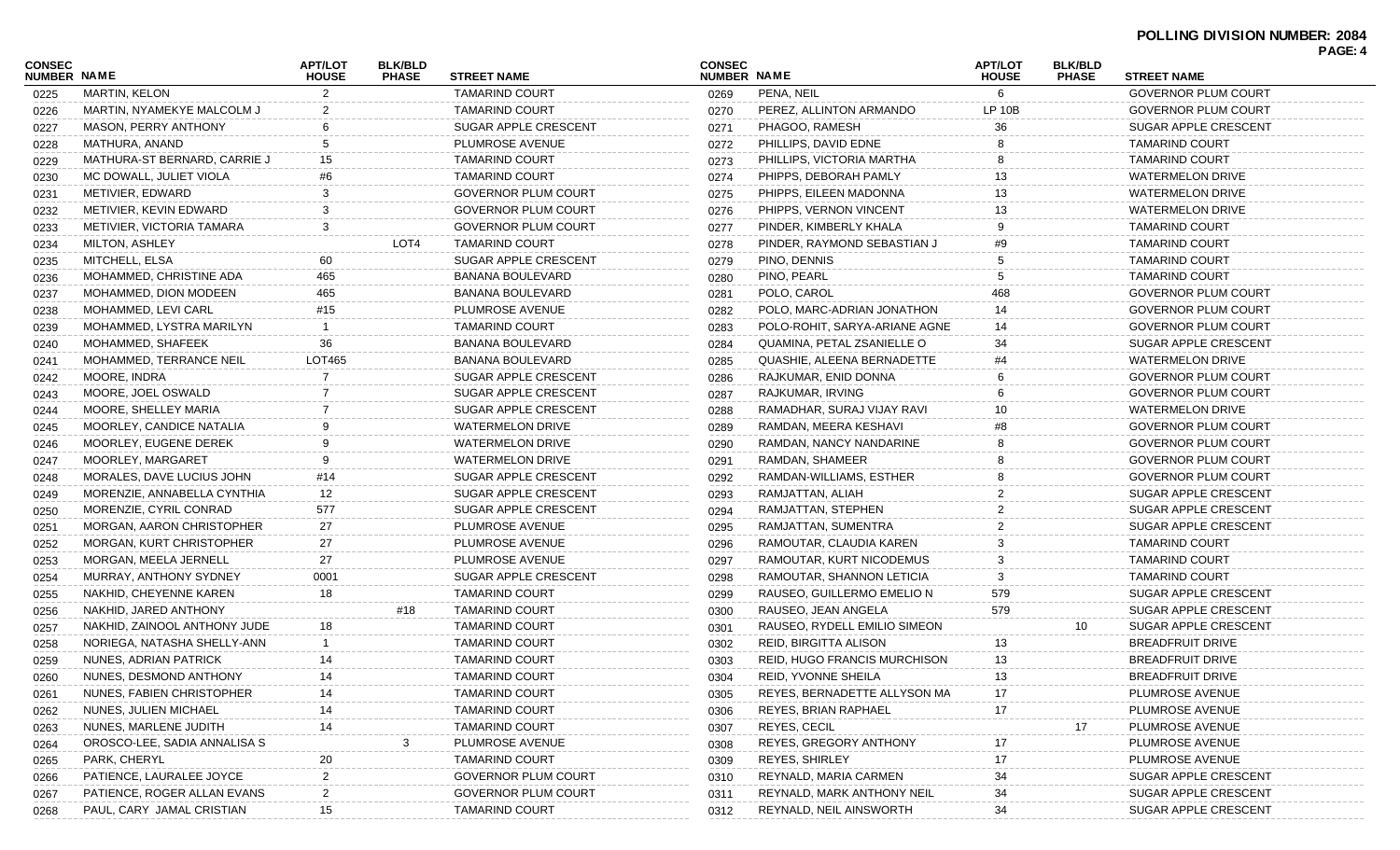## **POLLING DIVISION NUMBER: 2084 PAGE: 5**

| CONSEC<br><b>NUMBER NAME</b> |                                | <b>APT/LOT</b><br><b>HOUSE</b> | <b>BLK/BLD</b><br><b>PHASE</b> | <b>STREET NAME</b>         | <b>CONSEC</b><br>NUMBER NAME |                               | <b>APT/LOT</b><br><b>HOUSE</b> | <b>BLK/BLD</b><br><b>PHASE</b> | <b>STREET NAME</b>         |  |
|------------------------------|--------------------------------|--------------------------------|--------------------------------|----------------------------|------------------------------|-------------------------------|--------------------------------|--------------------------------|----------------------------|--|
| 0313                         | REYNALD-LEWIS, KEISHA GINA S   | #34                            |                                | SUGAR APPLE CRESCENT       | 0357                         | SUPERVILLE, IRENE             | 494                            |                                | <b>GOVERNOR PLUM COURT</b> |  |
| 0314                         | RICHARDS-SAVARY, BERNADETTE,   | 37                             |                                | SUGAR APPLE CRESCENT       | 0358                         | SURAJ, SHEILA                 |                                |                                | PLUMROSE AVENUE            |  |
| 0315                         | ROBERTS, ADRIAN GERARD         | 43                             |                                | SUGAR APPLE CRESCENT       | 0359                         | TAYLOR, SHAKIEL AARON         | 23                             |                                | <b>BREADFRUIT DRIVE</b>    |  |
| 0316                         | ROBERTS, GERARD                | 43                             |                                | SUGAR APPLE CRESCENT       | 0360                         | THOMAS, ELIZABETH NATASHA     | 46                             |                                | SUGAR APPLE CRESCENT       |  |
| 0317                         | ROBERTS, OTIS JAMAL SHANE      | 29                             |                                | SUGAR APPLE CRESCENT       | 0361                         | THOMAS, LESTER GARFIELD       | 46                             |                                | SUGAR APPLE CRESCENT       |  |
| 0318                         | RODRIGUEZ, JOHANN LUKE         | 492                            |                                | WATERMELON DRIVE           | 0362                         | THOMAS, RONALD                |                                |                                | SUGAR APPLE CRESCENT       |  |
| 0319                         | RODRIGUEZ, KEIFER CHRISTOPHEI  |                                |                                | <b>WATERMELON DRIVE</b>    | 0363                         | THOMAS, TRICIA-ANN MARCIA     |                                |                                | SUGAR APPLE CRESCENT       |  |
| 0320                         | RODRIGUEZ, MICHAEL STANISLAUS  |                                |                                | <b>WATERMELON DRIVE</b>    | 0364                         | TITUS-MARTIN, SHERMA GRACE C  | 2                              |                                | <b>TAMARIND COURT</b>      |  |
| 0321                         | RODRIGUEZ, MIGUEL              |                                |                                | <b>WATERMELON DRIVE</b>    | 0365                         | VILLAFANA-DANIEL, SHELLY ANN  |                                | 40                             | SUGAR APPLE CRESCENT       |  |
| 0322                         | RODRIGUEZ, NICKLAUS            |                                |                                | WATERMELON DRIVE           | 0366                         | WAITHE-HAYNES, MICHELLE N     | 12                             |                                | WATERMELON DRIVE           |  |
| 0323                         | RODRIGUEZ-HILLAIRE, VICKIE V J |                                |                                | WATERMELON DRIVE           | 0367                         | WALLACE, ANN MARIE            |                                |                                | PLUMROSE AVENUE            |  |
| 0324                         | ROSS, ANSON ASHFORD O          | #15                            |                                | <b>BREADFRUIT DRIVE</b>    | 0368                         | WALLACE, GREGG JOHANN         |                                |                                | PLUMROSE AVENUE            |  |
| 0325                         | ROSS, EUNICE CONCESSA          | 19                             |                                | PLUMROSE AVENUE            | 0369                         | WALTON, ANDREW                | 13                             |                                | <b>TAMARIND COURT</b>      |  |
| 0326                         | ROSS, GEORGE ALBERT EMANUEL    | #15                            |                                | <b>BREADFRUIT DRIVE</b>    | 0370                         | <b>WATSON, CHRISTINE</b>      |                                |                                | SUGAR APPLE CRESCENT       |  |
| 0327                         | ROSS, JOANNA KATRINA           | 19                             |                                | PLUMROSE AVENUE            | 0371                         | WEEKES-ROBERTS, THECLA MARIN  |                                | 43                             | SUGAR APPLE CRESCENT       |  |
| 0328                         | ROSS, WINETTA MONICA           | 15                             |                                | <b>BREADFRUIT DRIVE</b>    | 0372                         | WELLINGTON, ALDWYN            | 20                             |                                | <b>TAMARIND COURT</b>      |  |
| 0329                         | ROSS-TOUSSAINT, SADE DANITRA   | #15                            |                                | <b>BREADFRUIT DRIVE</b>    | 0373                         | WELLINGTON, CHÉ XAVIER KERWYI | 20                             |                                | <b>TAMARIND COURT</b>      |  |
| 0330                         | RYAN-CUMBERBATCH, BARBARA M    | 42                             |                                | SUGAR APPLE CRESCENT       | 0374                         | WELLS, LYNETTE ROSE           | 16                             |                                | WATERMELON DRIVE           |  |
| 0331                         | RYAN-JAMES, HEATHER LOUISA     | 42                             |                                | SUGAR APPLE CRESCENT       | 0375                         | WILLIAMS, ANDY ROGER          |                                |                                | SUGAR APPLE CRESCENT       |  |
| 0332                         | SAVARY, HANDEL JOSIAH          | #37                            |                                | SUGAR APPLE CRESCENT       | 0376                         | WILLIAMS, DAVID ARTHUR        |                                |                                | GOVERNOR PLUM COURT        |  |
| 0333                         | SAVARY, HANETTA JOANNA         | 37                             |                                | SUGAR APPLE CRESCENT       | 0377                         | <b>WILLIAMS, ERNEST</b>       |                                |                                | SUGAR APPLE CRESCENT       |  |
| 0334                         | SEBRO, BEVERLY ELEXTRA         | LOT <sub>15</sub>              | 516                            | SUGAR APPLE CRESCENT       | 0378                         | WILLIAMS, KATHY-ANNE NADINE   |                                |                                | SUGAR APPLE CRESCENT       |  |
| 0335                         | SHEPHERD, JEROME TERRACE ANT   | 6                              |                                | <b>TAMARIND COURT</b>      | 0379                         | WILLIAMS, ULIS STANISCLAUS    |                                |                                | SUGAR APPLE CRESCENT       |  |
| 0336                         | SIMMS, HYACINTH                | 34                             |                                | BANANA BOULEVARD           | 0380                         | WILLIAMS ALLEYNE, DONNA MARIA | 22                             |                                | SUGAR APPLE CRESCENT       |  |
| 0337                         | SIMMS, MARVIN AINSLEY          | #34                            |                                | BANANA BOULEVARD           | 0381                         | WILLIAMS-DAVIS, JUDITH IVENA  |                                |                                | BREADFRUIT DRIVE           |  |
| 0338                         | SINCLAIR, DERRYCK ANTHONY      | 4                              |                                | WATERMELON DRIVE           | 0382                         | WILSON, GERALD                | 11                             |                                | SUGAR APPLE CRESCENT       |  |
| 0339                         | SINGH, KISSOONDATH             | 62                             |                                | SUGAR APPLE CRESCENT       | 0383                         | WILSON, JEAN EUGENIA          |                                |                                | SUGAR APPLE CRESCENT       |  |
| 0340                         | SOGREN, CHARLENE MARIA         | 35                             |                                | SUGAR APPLE CRESCENT       | 0384                         | WILTSHIRE, CLAUDIA THERESIA   |                                |                                | SUGAR APPLE CRESCENT       |  |
| 0341                         | SOGREN, CHARMAINE              | <b>LOT457</b>                  |                                | SUGAR APPLE CRESCENT       | 0385                         | WILTSHIRE, KAREN ANNE         |                                |                                | SUGAR APPLE CRESCENT       |  |
| 0342                         | SOGREN, STACY-ANN CELESTE      | LOT457 #35                     |                                | SUGAR APPLE CRESCENT       | 0386                         | WONG-CHANG, YIN NAI           | 36                             |                                | SUGAR APPLE CRESCENT       |  |
| 0343                         | SOGREN, STEPHEN                | 457 35                         |                                | SUGAR APPLE CRESCENT       | 0387                         | WONG-PATIENCE, DONNA BERTIN   | 2                              |                                | GOVERNOR PLUM COURT        |  |
| 0344                         | SOHUN, JOSHUA-MARC             | #18                            |                                | SUGAR APPLE CRESCENT       | 0388                         | ZOE-FIGUERA, TRICIA AMANDA    | 29                             |                                | SUGAR APPLE CRESCENT       |  |
| 0345                         | SOHUN, NYROON                  | 18                             |                                | SUGAR APPLE CRESCENT       |                              |                               |                                |                                |                            |  |
| 0346                         | SOHUN, RYAD CHRISTOPHER        | 18                             |                                | SUGAR APPLE CRESCENT       |                              |                               |                                |                                |                            |  |
| 0347                         | SOHUN, SHARAZ SHANE            | 18                             |                                | SUGAR APPLE CRESCENT       |                              |                               |                                |                                |                            |  |
| 0348                         | SOHUN, SHAUN SHAZARD           | 18                             |                                | SUGAR APPLE CRESCENT       |                              |                               |                                |                                |                            |  |
| 0349                         | SOOBHANATH-ALEXANDER, ALICIA   | 16                             |                                | <b>WATERMELON DRIVE</b>    |                              |                               |                                |                                |                            |  |
| 0350                         | SOOKRADGE, RICHARD ALLAN NEIL  | 25                             |                                | PLUMROSE AVENUE            |                              |                               |                                |                                |                            |  |
| 0351                         | SOON, DAVID SUFATT             | 5                              |                                | <b>TAMARIND COURT</b>      |                              |                               |                                |                                |                            |  |
| 0352                         | SOON, DEBRA                    | 5                              |                                | <b>TAMARIND COURT</b>      |                              |                               |                                |                                |                            |  |
| 0353                         | ST BERNARD, RICHARD PAUL J     | #15                            |                                | TAMARIND COURT             |                              |                               |                                |                                |                            |  |
| 0354                         | ST. BERNARD, JOHANNA MARIE     | #15                            |                                | <b>TAMARIND COURT</b>      |                              |                               |                                |                                |                            |  |
| 0355                         | SUBHIT, ANN JESSICA            | 6                              |                                | <b>WATERMELON DRIVE</b>    |                              |                               |                                |                                |                            |  |
| 0356                         | SUPERVILLE, GERARD MARTIN DEN  | 494                            |                                | <b>GOVERNOR PLUM COURT</b> |                              |                               |                                |                                |                            |  |
|                              |                                |                                |                                |                            |                              |                               |                                |                                |                            |  |